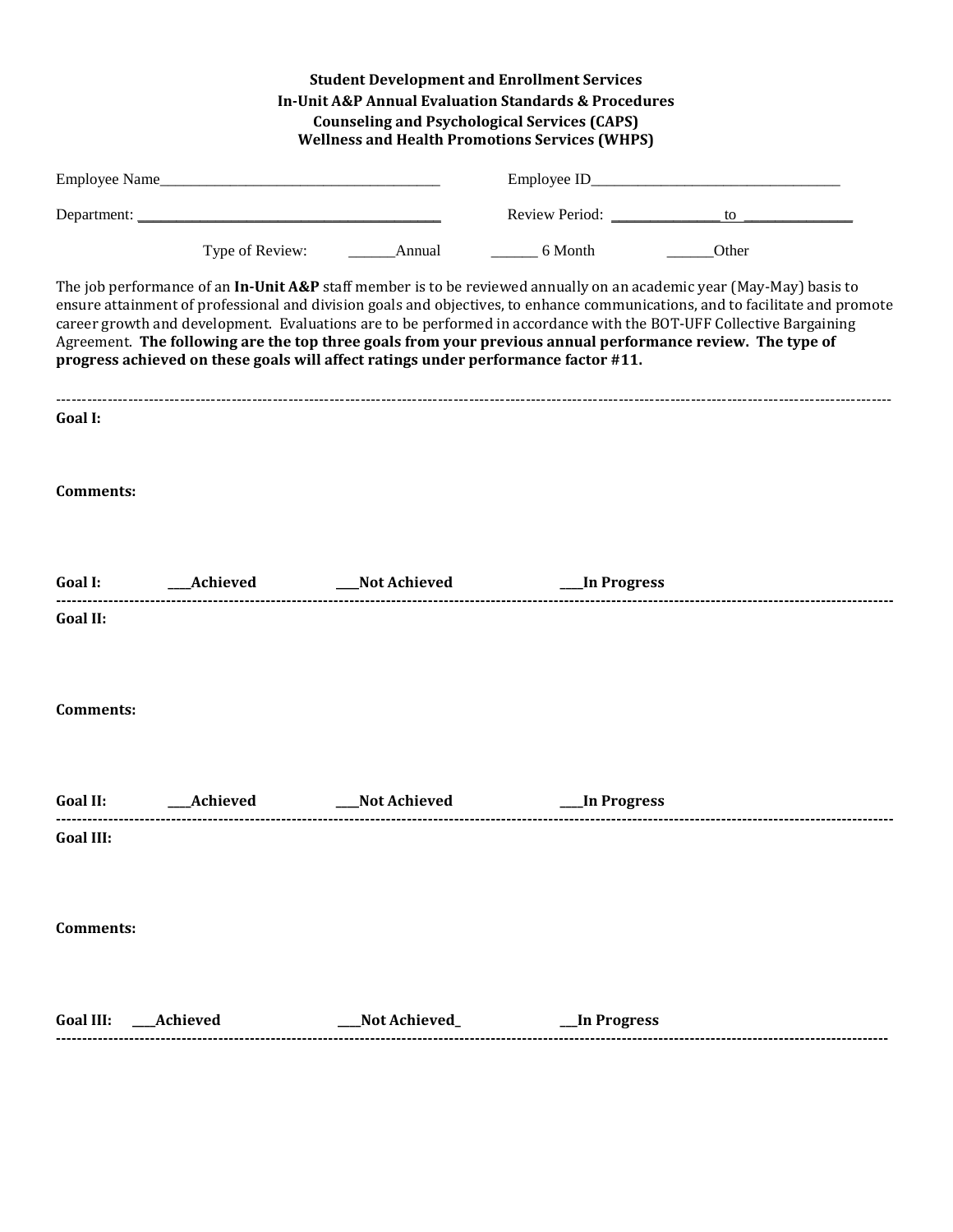| <b>Unsatisfactory</b><br>(Consistently below)<br><b>Expectations</b> ) | Conditional<br>(Below Expectations) | <b>Satisfactory</b><br>(Meets Expectations) | <b>Above Satisfactory</b><br>(Above Expectations) | Outstanding<br>(Exceeds Expectations) | <b>Not</b><br>Applicable |
|------------------------------------------------------------------------|-------------------------------------|---------------------------------------------|---------------------------------------------------|---------------------------------------|--------------------------|
|                                                                        |                                     |                                             | ΑO                                                |                                       | N/A                      |

|                  | <b>Service Provision</b>                                                                                                                                       | <b>Ratings:</b> |  |  |                |  |                                          |
|------------------|----------------------------------------------------------------------------------------------------------------------------------------------------------------|-----------------|--|--|----------------|--|------------------------------------------|
| 1.               | <b>Clinical Efficiency:</b> Is efficient in the clinical system; consistent with Department direct                                                             |                 |  |  | U C S AS O N/A |  |                                          |
|                  | service expectations. Efficiently manages schedule and multiple clinical duties as outlined in work<br>agreement and Department policies and procedures.       |                 |  |  |                |  |                                          |
| 2.               | <b>Clinical Competency:</b> Performs all the duties and responsibilities of the clinical system and                                                            |                 |  |  |                |  | $\overline{U C}$ $\overline{S}$ AS O N/A |
|                  | provides effective clinical services in those roles. Serves as an effective generalist. Conducts                                                               |                 |  |  |                |  |                                          |
|                  | appropriate risk management and follows Department policies and procedures.                                                                                    |                 |  |  |                |  |                                          |
| 3.               | <b>Clinical Documentation:</b> Provides timely, accurate, thorough, and comprehensive                                                                          |                 |  |  |                |  | U C S AS O N/A                           |
|                  | documentation of clinical work consistent with Department policies and procedures and Florida<br>laws and rules.                                               |                 |  |  |                |  |                                          |
| 4.               | Training and Supervision: Demonstrates willingness and adequate participation in training                                                                      | U C             |  |  |                |  | S AS O N/A                               |
|                  | and supervising based on job role and opportunity. Accurately follows through on administrative                                                                |                 |  |  |                |  |                                          |
|                  | expectations, documentation, and responsibilities based on Department policies and procedures.                                                                 |                 |  |  |                |  |                                          |
| 5.               | <b>Outreach:</b> Meets requirements for outreach demand based on work agreement, opportunity, and                                                              |                 |  |  |                |  | U C S AS O N/A                           |
|                  | participation. Accurately follows through on administrative expectations and responsibilities                                                                  |                 |  |  |                |  |                                          |
|                  | based on Department policies and procedures.                                                                                                                   |                 |  |  |                |  |                                          |
|                  | 6. Multicultural/Diversity: Demonstrates knowledge, skills and awareness of cultural                                                                           |                 |  |  |                |  | U C S AS O N/A                           |
|                  | competency variables in professional practices. Makes decisions with cultural sensitivity in mind.                                                             |                 |  |  |                |  |                                          |
|                  | Behaves in accordance with Department and University equity and inclusion values.<br><b>Comments:</b>                                                          |                 |  |  |                |  |                                          |
|                  |                                                                                                                                                                |                 |  |  |                |  |                                          |
|                  |                                                                                                                                                                |                 |  |  |                |  |                                          |
|                  | Professionalism/Work life                                                                                                                                      | <b>Ratings:</b> |  |  |                |  |                                          |
| 7.               | <b>Leadership:</b> Actively participates in meetings and committees by sharing ideas and opinions.                                                             |                 |  |  |                |  | U C S AS O N/A                           |
|                  | Volunteers and follows through on tasks and commitments. Works independently and contributes                                                                   |                 |  |  |                |  |                                          |
|                  | effectively as a team member. Represents the Department in a professional and positive manner                                                                  |                 |  |  |                |  |                                          |
|                  | on campus, in community and/or nationally.                                                                                                                     |                 |  |  |                |  |                                          |
| 8.               | Dependability/ Attendance/ Team Player: Behavior is consistent with Department                                                                                 |                 |  |  |                |  | U C S AS O N/A                           |
|                  | responsibilities and expectations. Demonstrates working effectively with colleagues at various                                                                 |                 |  |  |                |  |                                          |
|                  | levels to solve problems, improve work processes, or accomplish specific tasks. Contributes to a<br>professional, positive, and inclusive work environment.    |                 |  |  |                |  |                                          |
| 9.               | Adaptability, Flexibility, and Communication: Demonstrates flexibility, self-awareness,                                                                        |                 |  |  |                |  | U C S AS O N/A                           |
|                  | mutual respect, and adaptability to a changing work environment. Effectively shares, receives and                                                              |                 |  |  |                |  |                                          |
|                  | integrates feedback. Communicates ideas clearly, accurately, and respectfully (both verbally and                                                               |                 |  |  |                |  |                                          |
|                  | in writing) with all staff.                                                                                                                                    |                 |  |  |                |  |                                          |
|                  | 10. Judgment/Decision Making and Problem Solving: Demonstrates competency as shown                                                                             | U C             |  |  |                |  | S AS O N/A                               |
|                  | by accuracy, timeliness, thoroughness and follow-through guided by University, Division, and                                                                   |                 |  |  |                |  |                                          |
|                  | Department policies, procedures, and state laws and ethical guidelines. Ability to discern and                                                                 |                 |  |  |                |  |                                          |
|                  | prioritize responsibilities; develops sound, prompt and practical solutions to challenges.                                                                     |                 |  |  |                |  |                                          |
|                  | 11. Professional Growth, Development and Contributions: Engages in positive and                                                                                |                 |  |  |                |  | U C S AS O N/A                           |
|                  | productive professional activities enhancing the mission of Department and University.                                                                         |                 |  |  |                |  |                                          |
|                  | Accomplishes annual goals. Obtains and keeps active license or actively working on licensure.<br>Actively participates in professional development activities. |                 |  |  |                |  |                                          |
| <b>Comments:</b> |                                                                                                                                                                |                 |  |  |                |  |                                          |
|                  |                                                                                                                                                                |                 |  |  |                |  |                                          |
|                  |                                                                                                                                                                |                 |  |  |                |  |                                          |
|                  | <b>Totals:</b>                                                                                                                                                 |                 |  |  |                |  |                                          |
|                  | $S$ <sub>____</sub><br>$C_{\underline{\hspace{1cm}}\phantom{1}}$<br>$\mathbf{O}_{\underline{\qquad}}$<br>N/A                                                   |                 |  |  |                |  |                                          |
|                  |                                                                                                                                                                |                 |  |  |                |  |                                          |